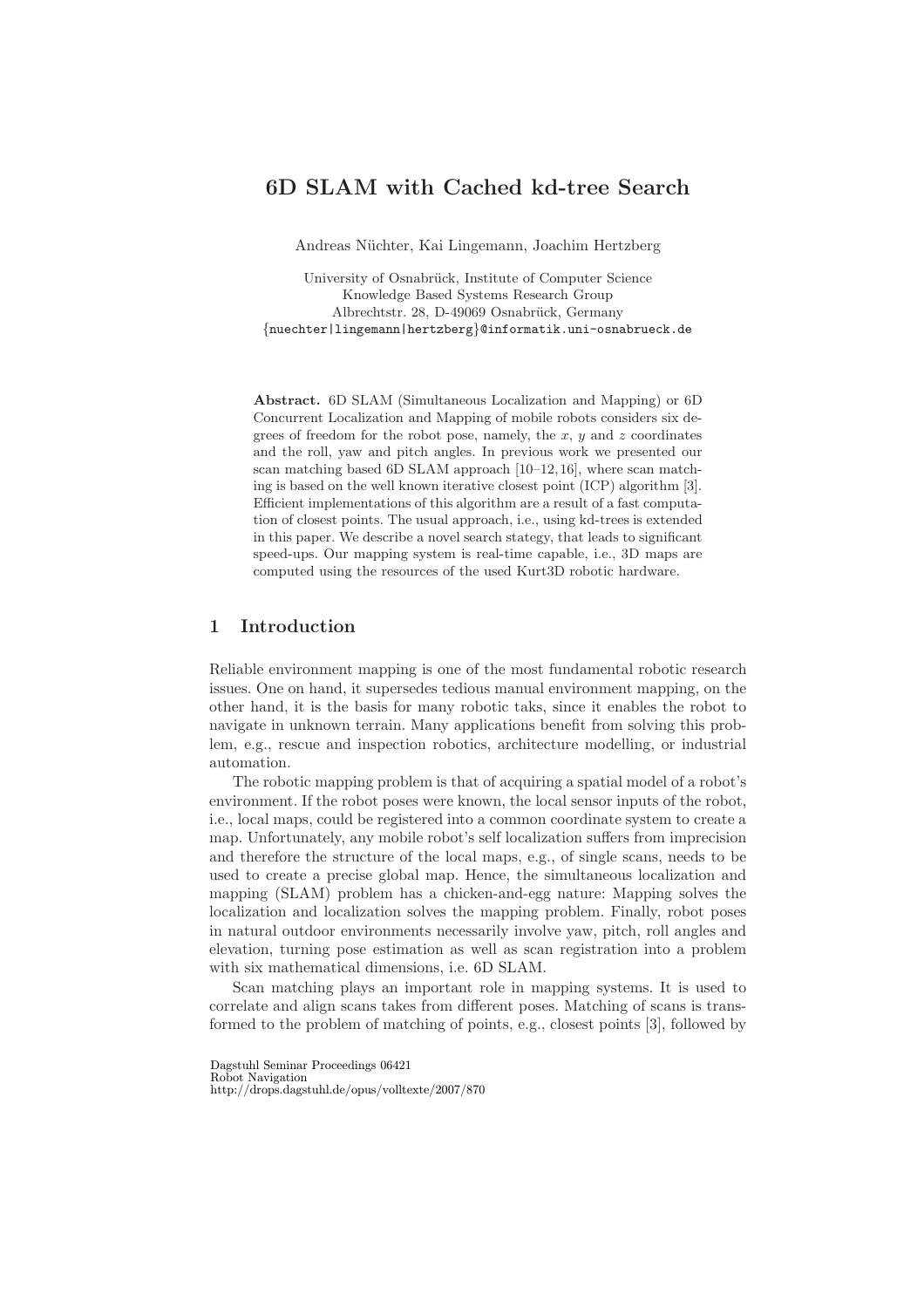a computation of an optimal rotation and translation. Often this process is iterated, since the correct point matches are not known in advance and a heuristic is used instead. An initial matching is corrected in every iteration.

Since matching is done by matching closest points, a fast algorithm for finding a closest point for any given one is necessery. In earlier work we presented, we showed that instead of computing an exact closest point, the computation of approximate nearest neigbors does not significantly deteriorate the results of the scan matching, but results in a significant speed up [10]. Nevertheless, one would always prefer exact algorithms. This paper presents an excact and fast method for computing closest points. It is based on caching, i.e., memorization, of intermediate results and on traversing the kd-tree starting from a leaf.

The paper is organized as follows: First, we present briefly the state of the art in robotic mapping followed by introducing our robot Kurt3D. Then, we sketch out 6D SLAM algorithm and decribe in chapter 5 the performance issues of the scan matching in detail. Here, we introduce the cached kd-tree search. Chapeter 6 presents the result and conclusions.

## 2 State of the Art

#### 2.1 Related Work

SLAM in well-defined, planar indoor environments is considered solved, since reliable probabilistic methods exists. Here, the robot has probabilistic motion models and uncertain (landmark) perception models. Through integration of these two distributions with a Bayes filter, e.g., Kalman or particle filter, it is possible to localize the robot precisely. Using multi hypothesis tracking these approaches are very stable. Please refer to [17], where Thrun reviews the existing SLAM methods.

6D SLAM still proposes a challenge, since several strategies for planar environments become infeasible, e.g., with 6 degrees of freedom the matrices in Kalman or information filter SLAM grow more rapidly and a multi hypothesis approach would certainly require too many particles. Therefore, 3D mapping systems [5,8,14,15] often rely on scan matching approaches. Hereby, ICP is used as in  $[5, 14]$  as well as in our previous work  $[11, 12, 16]$ .

#### 2.2 Kurt3D

In our experiments the mobile robot Kurt3D is used. The robot is equipped with a 3D laser scanner.

The 3D laser range finder. The 3D laser range finder (Fig. 1) [15] is built on the basis of a SICK 2D range finder by extension with a mount and a small servomotor. The 2D laser range finder is attached in the center of rotation to the mount for achieving a controlled pitch motion with a standard servo.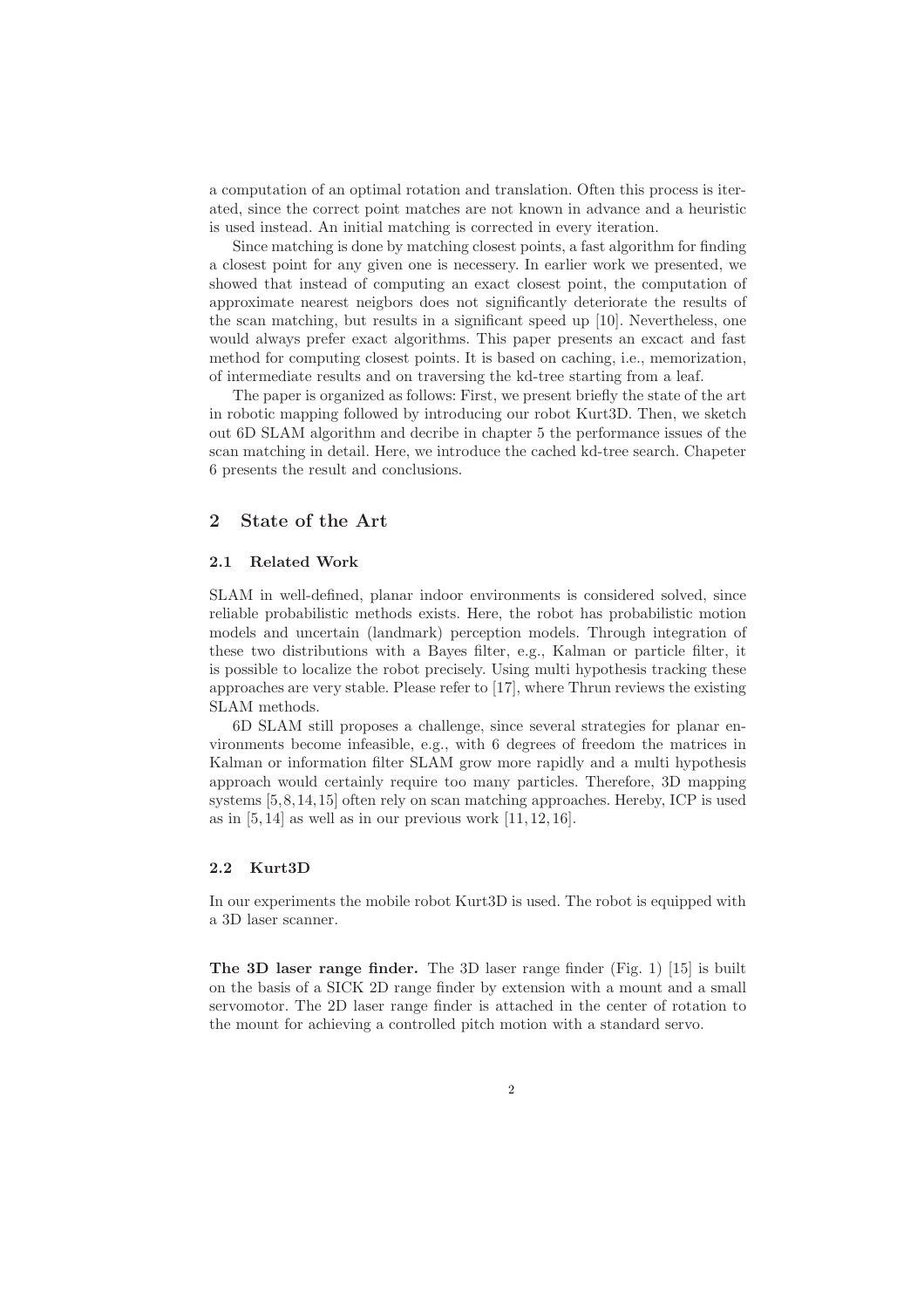The area of up to  $180^\circ(h) \times 120^\circ(v)$  is scanned with different horizontal (181, 361, 721) and vertical (128, 256, 400, 500) resolutions. A plane with 181 data points is scanned in 13 ms by the 2D laser range finder (rotating mirror device). Planes with more data points, e.g., 361, 721, duplicate or quadruplicate this time. Thus a scan with  $181 \times 256$  data points needs 3.4 seconds. Scanning the environment with a mobile robot is done in a stop-scan-go fashion.

The mobile robot. Kurt3D (Fig. 1) is a mobile robot with a size of 45 cm (length)  $\times$ 33 cm (width)  $\times$  29 cm (height) and a weight of 22.6 kg. Two 90 W motors are used to power the 6 skid-steered wheels, whereas the front and rear wheels have no tread pattern to enhance rotating. The core of the robot is a Pentium-Centrino-1400 with 768 MB RAM and Linux.



# Fig. 1: Kurt3D. 3 6D SLAM

To create a correct and consistent environment map, 3D scans have to be merged into one coordinate system. This process is called registration. If the robot carrying the 3D scanner were localized precisely, the registration could be done directly based on the robot pose. However, due to the imprecise robot sensors, self localization is erroneous, so the geometric structure of overlapping 3D scans has to be considered for registration. As a by-product, successful registration of 3D scans relocalizes the robot in 6D, by providing the transformation to be applied to the robot pose estimation at the recent scan point.

Kurt3D's SLAM algorithm consists of four steps, that are explained in the following subsections.

#### 3.1 Odometry extrapolation

The odometry is extrapolated to 6 degrees of freedom using previous registration matrices, i.e., the change of the robot pose  $\Delta P$  given the odometry information  $(x_n, z_n, \theta_{y,n}), (x_{n+1}, z_{n+1}, \theta_{y,n+1})$  and the registration matrix  $\mathbf{R}(\theta_{x,n}, \theta_{y,n}, \theta_{z,n})$ is calculated by solving:

$$
\begin{pmatrix} x_{n+1} \\ 0 \\ z_{n+1} \\ 0 \\ \theta_{y,n+1} \\ 0 \end{pmatrix} = \begin{pmatrix} x_n \\ 0 \\ z_n \\ 0 \\ \theta_{y,n} \\ 0 \end{pmatrix} + \begin{pmatrix} \mathbf{R}(\theta_{x,n}, \theta_{y,n}, \theta_{z,n}) & \mathbf{0} \\ \mathbf{R}(\theta_{x,n}, \theta_{y,n}, \theta_{z,n}) & \mathbf{0} \\ \mathbf{R}(\theta_{x,n}, \theta_{y,n}, \theta_{z,n}) & \mathbf{0} \\ \mathbf{0} & \mathbf{0} & \mathbf{0} \\ \mathbf{0} & \mathbf{0} & \mathbf{0} \end{pmatrix} \cdot \begin{pmatrix} \Delta x_{n+1} \\ \Delta y_{n+1} \\ \Delta z_{n+1} \\ \Delta \theta_{x,n+1} \\ \Delta \theta_{y,n+1} \\ \Delta \theta_{z,n+1} \end{pmatrix}.
$$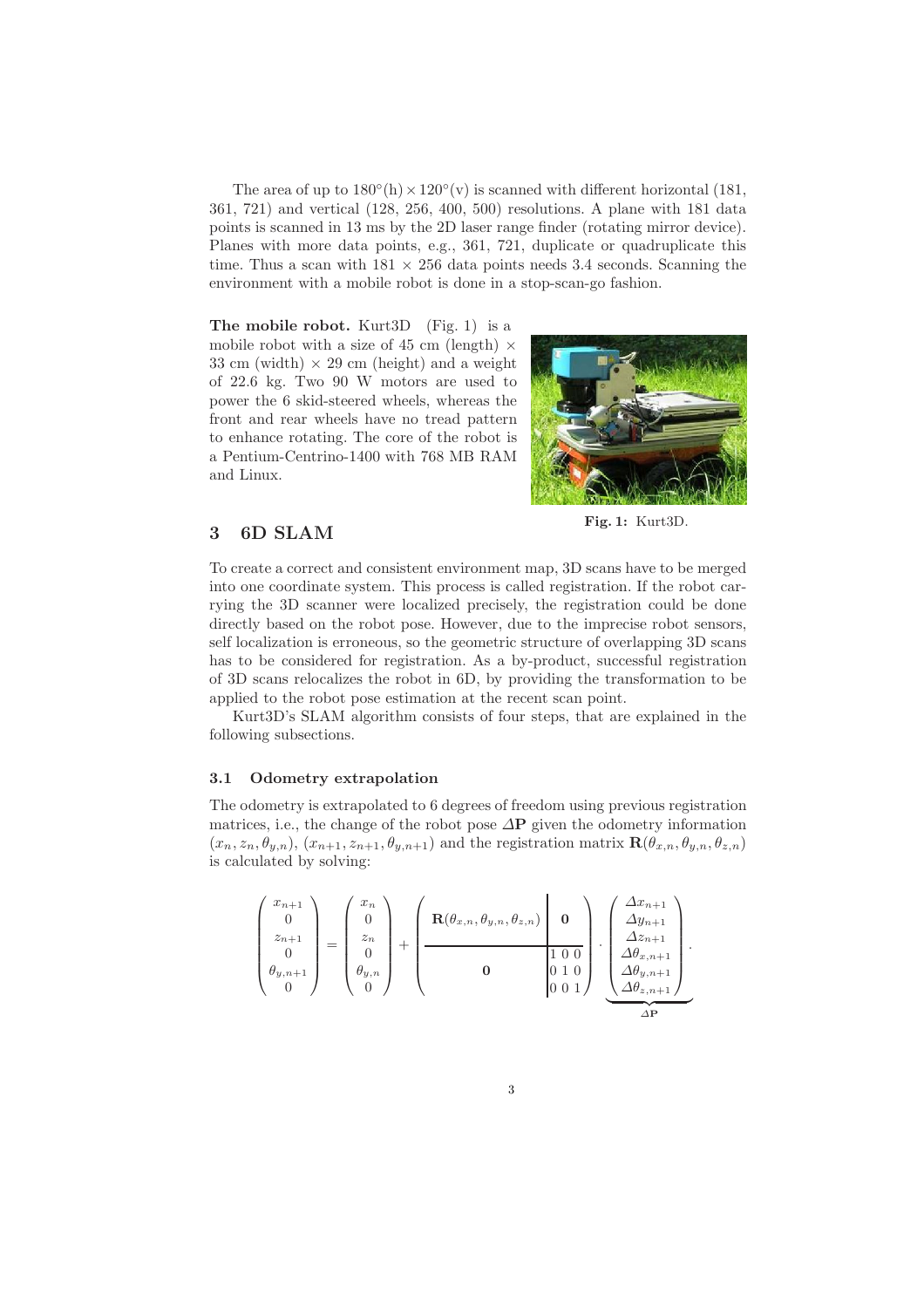#### 3.2 Calculating Heuristic Initial Estimations for ICP Scan Matching

For the given two sets  $M$  and  $D$  of 3D scan points stemming from the 3D scans, our heuristic computes two octrees based on these point clouds. The octree's rigid transformations are applied to the second octree, until the number of overlapping cubes has reached its maximum. The transformations are computed in nested loops. However, the computational complexity is reduced due to the fact that we limit the search space relative to the octree cube size. Details can be found in [11].

#### 3.3 Scan Registration

We use the well-known Iterative Closest Points (ICP) algorithm to calculate a rough approximation of the transformation while the robot is acquiring the 3D scans [3]. Given two independently acquired sets of 3D points,  $M$  and  $D$ , which correspond to a single shape, we aim at finding the transformation consisting of a rotation  **and a translation**  $**t**$  **which minimizes the following cost function:** 

$$
E(\mathbf{R}, \mathbf{t}) = \sum_{i=1}^{|M|} \sum_{j=1}^{|D|} w_{i,j} ||\mathbf{m}_i - (\mathbf{R}\mathbf{d}_j + \mathbf{t})||^2.
$$
 (1)

The weights  $w_{i,j}$  are assigned 1 if the *i*-th point of M describes the same point in space as the j-th point of D. Otherwise  $w_{i,j}$  is 0. Two things have to be calculated: First, the corresponding points, and second, the transformation (R, t) that minimizes  $E(\mathbf{R}, t)$  on the base of the corresponding points.

The ICP algorithm calculates iteratively the point correspondences. In each iteration step, the algorithm selects the closest points as correspondences and calculates the transformation  $(\mathbf{R}, t)$  for minimizing equation (1). In the last iteration step, the point correspondences are assumed to be correct. Besl et al. prove that the method terminates in a minimum [3]. However, this theorem does not hold in our case, since we use a maximum tolerable distance  $d_{\text{max}}$  for associating the scan data. Such a threshold is required though, given that 3D scans overlap only partially.



Fig. 2. Left: Two 3D point clouds. Middle: Octree corresponding to the black point cloud. Right: Octree based on the blue points.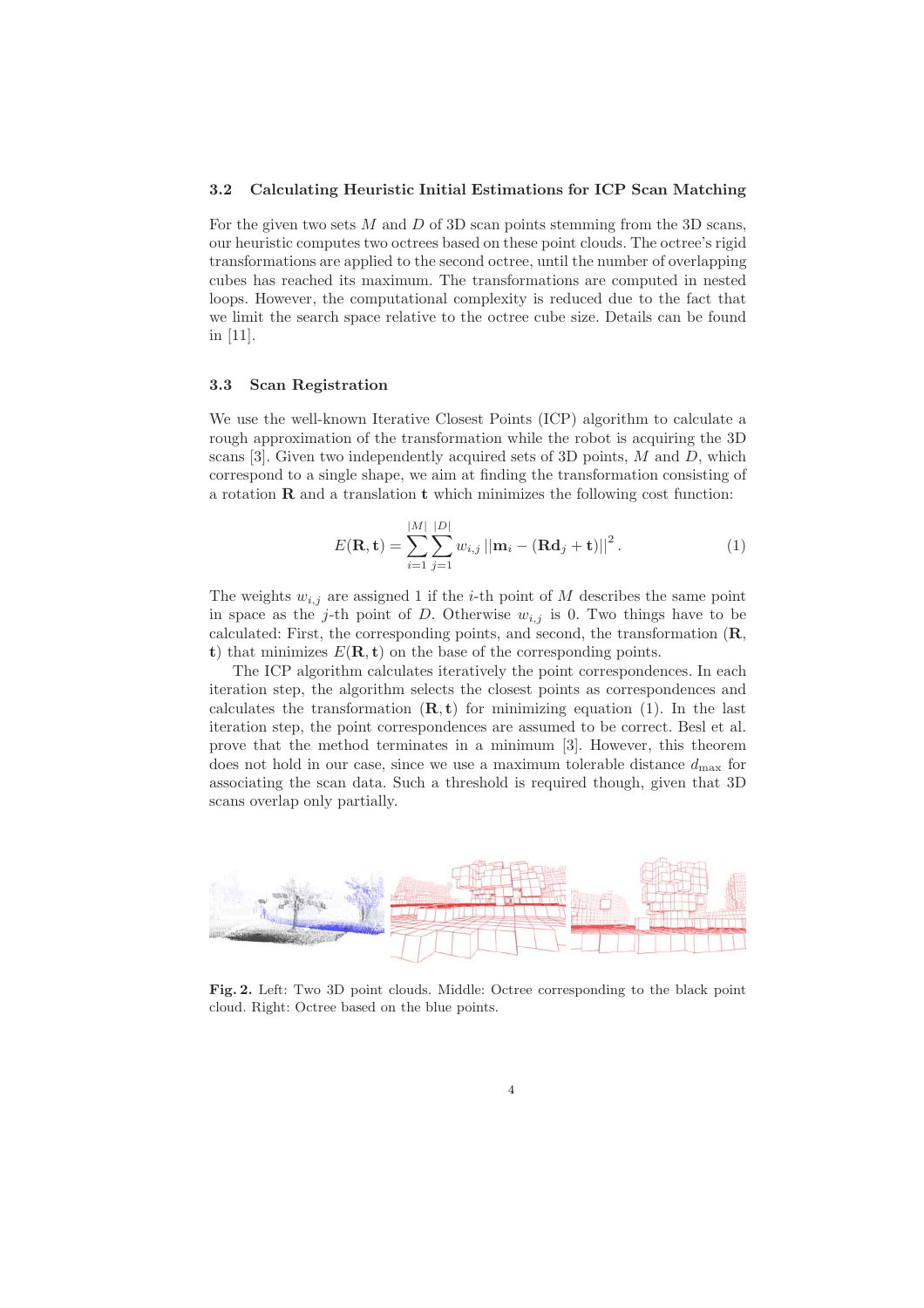In every iteration, the optimal transformation  $(\mathbf{R}, \mathbf{t})$  has to be computed. Eq. (1) can be reduced to

$$
E(\mathbf{R}, \mathbf{t}) \propto \frac{1}{N} \sum_{i=1}^{N} ||\mathbf{m}_i - (\mathbf{R} \mathbf{d}_i + \mathbf{t})||^2, \qquad (2)
$$

with  $N = \sum_{i=1}^{|M|} \sum_{j=1}^{|D|} w_{i,j}$ , since the correspondence matrix can be represented by a vector v containing the point pairs.

Four direct methods are known to minimize eq. (2) [7]. In earlier work [15] we used a quaternion based method [3], but the following one, based on singular value decomposition (SVD), is robust and easy to implement, thus we give a brief overview of the SVD-based algorithm. It was first published by Arun, Huang and Blostein [1]. The difficulty of this minimization problem is to enforce the orthonormality of the matrix  $\bf{R}$ . The first step of the computation is to decouple the calculation of the rotation  $\bf{R}$  from the translation  $\bf{t}$  using the centroids of the points belonging to the matching, i.e.,

$$
\mathbf{c}_{m} = \frac{1}{N} \sum_{i=1}^{N} \mathbf{m}_{i}, \qquad \mathbf{c}_{d} = \frac{1}{N} \sum_{i=1}^{N} \mathbf{d}_{j}
$$
(3)

and

$$
M' = \{ \mathbf{m}'_i = \mathbf{m}_i - \mathbf{c}_m \}_{1,...,N}, \qquad D' = \{ \mathbf{d}'_i = \mathbf{d}_i - \mathbf{c}_d \}_{1,...,N}.
$$
 (4)

After substituting (3) and (4) into the error function, Eq. (2) becomes:

$$
E(\mathbf{R}, \mathbf{t}) \propto \sum_{i=1}^{N} ||\mathbf{m}'_i - \mathbf{R} \mathbf{d}'_i||^2 \quad \text{with} \quad \mathbf{t} = \mathbf{c}_m - \mathbf{R} \mathbf{c}_d. \tag{5}
$$

The registration calculates the optimal rotation by  $\mathbf{R} = \mathbf{V}\mathbf{U}^T$ . Hereby, the matrices V and U are derived by the singular value decomposition  $H = U\Lambda V^{T}$ of a correlation matrix **H**. This  $3 \times 3$  matrix **H** is given by

$$
\mathbf{H} = \sum_{i=1}^{N} \mathbf{d}'_{i} \mathbf{m}'^{T}_{i} = \begin{pmatrix} S_{xx} S_{xy} S_{xz} \\ S_{yx} S_{yy} S_{yz} \\ S_{zx} S_{zy} S_{zz} \end{pmatrix},
$$
(6)

with  $S_{xx} = \sum_{i=1}^{N} m'_{ix} d'_{ix}, S_{xy} = \sum_{i=1}^{N} m'_{ix} d'_{iy}, \dots$  [1].

We proposed and evaluated algorithms to accelerate ICP, namely point reduction and approximate kd-trees [12, 15, 16], which are used here, too. They will be addressed in Detail in Sec. 4.

### 3.4 Loop Closing

After matching multiple 3D scans, errors have accumulated and loops would normally not be closed. Our algorithm automatically detects a to-be-closed loop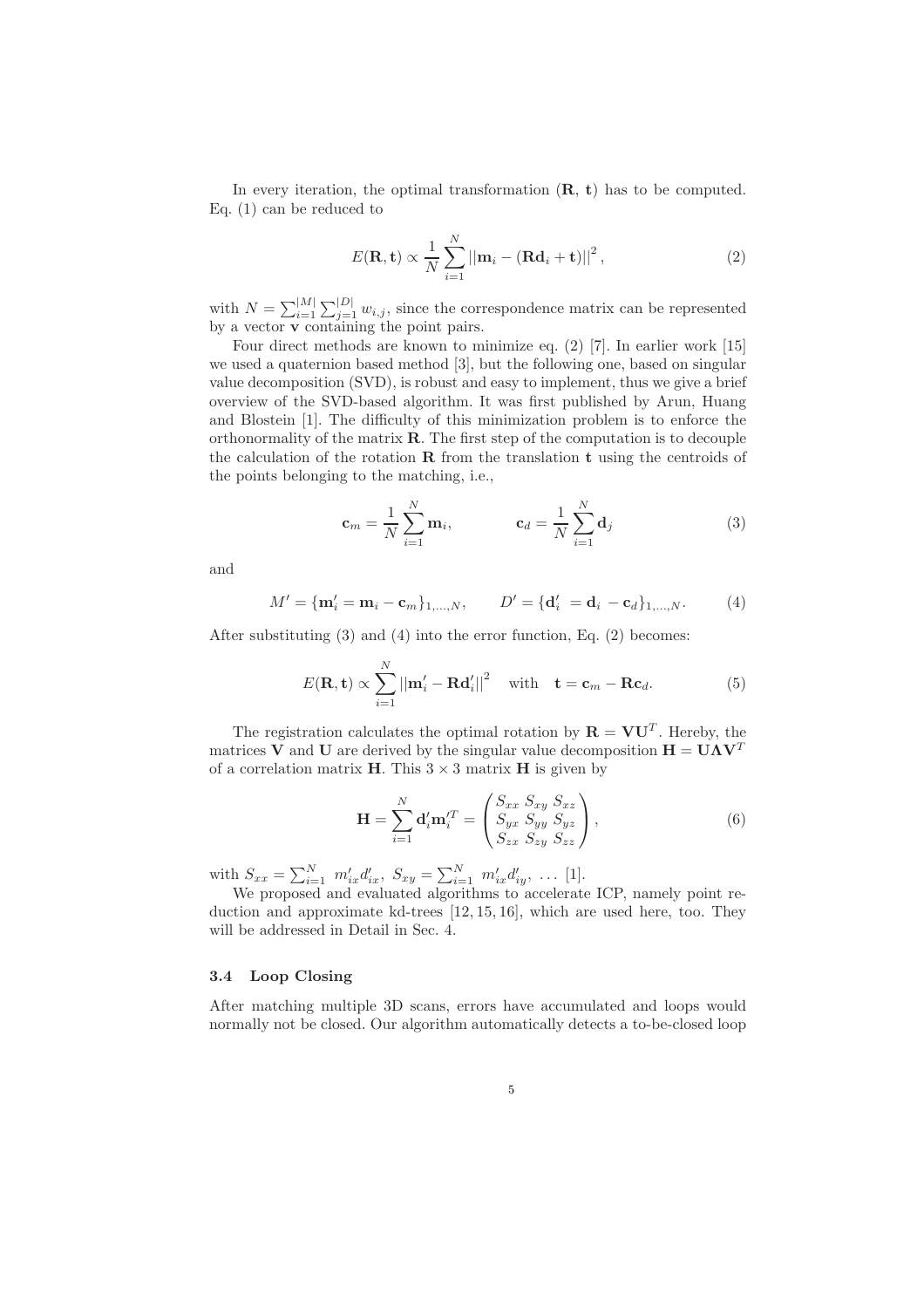by registering the last acquired 3D scan with earlier acquired scans. Hereby we first create a hypothesis based on the maximum laser range and on the robot pose, so that the algorithm does not need to process all previous scans. Then we use the octree based method presented in section 3.2 to revise the hypothesis. Finally, if a registration is possible, the computed error, i.e., the transformation (R, t) is distributed over all 3D scans.

#### 3.5 Model Refinement

Based on the idea of Pulli we designed the relaxation method simultaneous matching [15]. The first scan is the masterscan and determines the coordinate system. It is fixed. The following three steps register all scans and minimize the global error, after a queue is initialized with the first scan of the closed loop:

- 1. Pop the first 3D scan from the queue as the current one.
- 2. If the current scan is not the master scan, then a set of neighbors (set of all scans that overlap with the current scan) is calculated. This set of neighbors forms one point set  $M$ . The current scan forms the data point set  $D$  and is aligned with the ICP algorithms. One scan overlaps with another iff more than p corresponding point pairs exist. In our implementation,  $p = 250$ .
- 3. If the current scan changes its location by applying the transformation (translation or rotation) in step 2, then each single scan of the set of neighbors that is not in the queue is added to the end of the queue. If the queue is empty, terminate; else continue at step 1.

In contrast to Pulli's approach, our method is totally automatic and no interactive pairwise alignment has to be done. Furthermore the point pairs are not fixed [13]. The accumulated alignment error is spread over the whole set of acquired 3D scans. This diffuses the alignment error equally over the set of 3D scans [16].

## 4 Performance Issues

The five steps in our SLAM algorithms have different computational costs. In our experiments, we acquire usually 3D scans with 20,000 up to 300,000 3D data points. While the first step (odometry extrapolation) is computed instantaneously, the octree based heuristic, applied naively, would need up to 2 seconds for calculating the two octrees and the rough alignment of the scans. Since computing octrees is done in logarithmic time, the influence of larger data sets is negligible. The loop closing step (step four) has similar computational costs, since we use the octree heuristic again.

Most computational time is needed in the scan matching step (step three) and in the model refinement (step five). While the model refinement can easily be done offline, i.e., after the robot has finished the data acquisition, the scan matching is an essential part of the mapping procedure. We have a number of methods available to reduce significantly the computational costs, namely point reduction, kd-trees, approximate kd-trees and cached kd-trees [10, 12].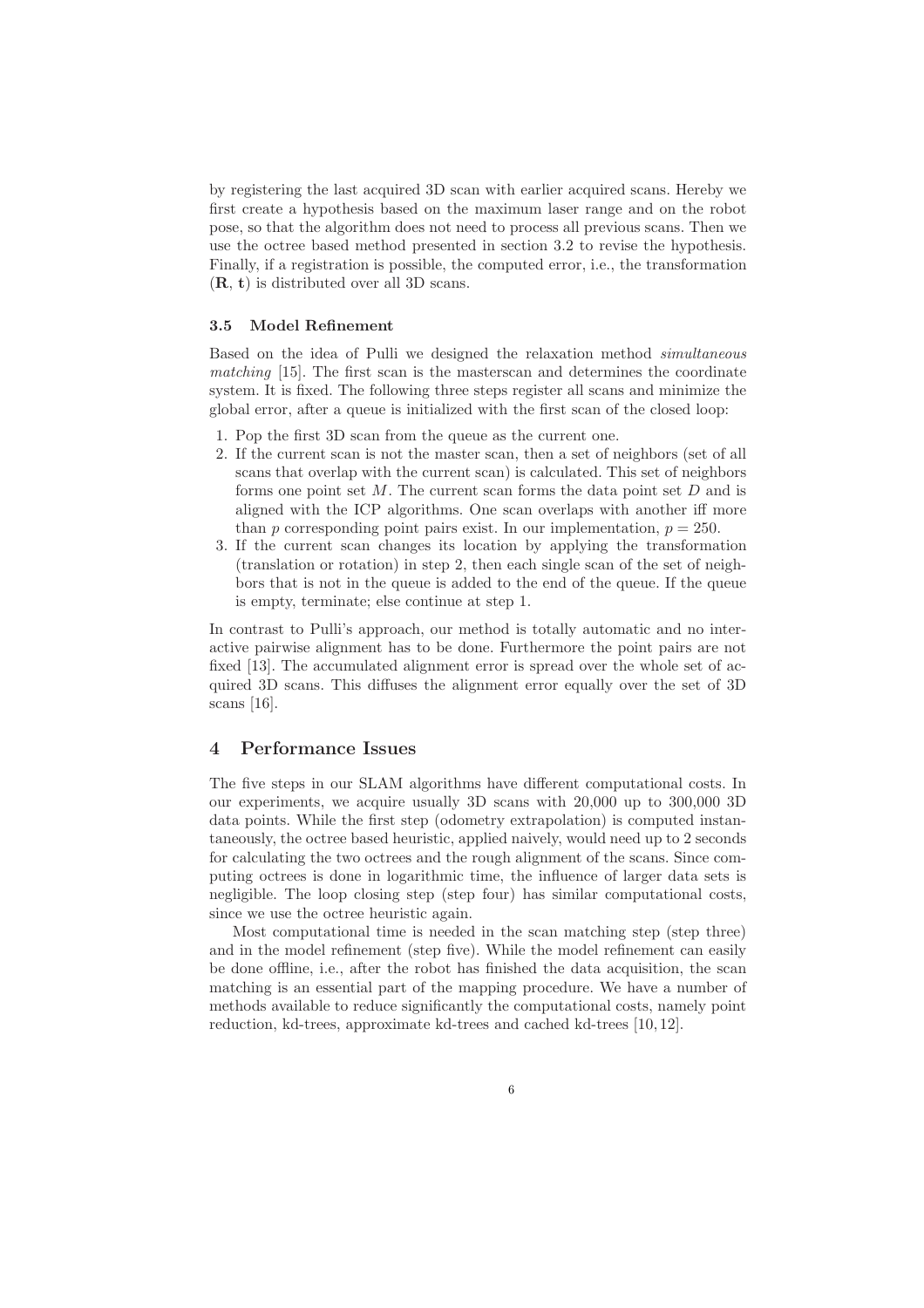Searching kd-trees A kd-tree is searched recursively for a closest point of a given query 3D point. The 3D point needs to be compared with the separating plane in order to decide on which side the search must continue. This procedure is executed until the leaves are reached. There, the algorithm has to evaluate all bucket points. However, the closest point may be in a different bucket, iff the distance to the limits is smaller than the one to the closest point in the bucket. In this case, backtracking has to be performed. Fig. 3 shows a backtracking case, where the algorithm has to go back to the root. The test is known as ball-within-bounds test [2, 4, 6].



**Fig. 3.** Left: Recursive construction of a kd-tree. If the query consists of point  $\mathbf{p}_q$ , kdtree search has to backtrack to the tree root to find the closest point. Right: Partitioning of a point cloud. Using the cut (b) rather than (a) results in a more compact partition and a smaller probability of backtracking [4].

## 4.1 Cached kd-trees

The cached kd-tree search. kd-trees with caching contain, in addition to the limits of the represented point set and to the two child node pointers, one pointer to the predecessor node. The root node contains a null pointer. During the recursive construction of the tree, this information is available and no extra computations are required.

For the ICP algorithm, we distinguish between the first and the following iterations: In the first iteration, a normal kd-tree search is used to compute the closest points. However, the return function of the tree is altered, such that in addition to the closest point, the pointer to the leaf containing the closest point is returned and stored in the vector of point pairs. This supplementary information forms the cache for future look-ups.

In the following iterations, these stored pointers are used to start the search. If the query point is located in the bucket, the bucket is searched and the ball-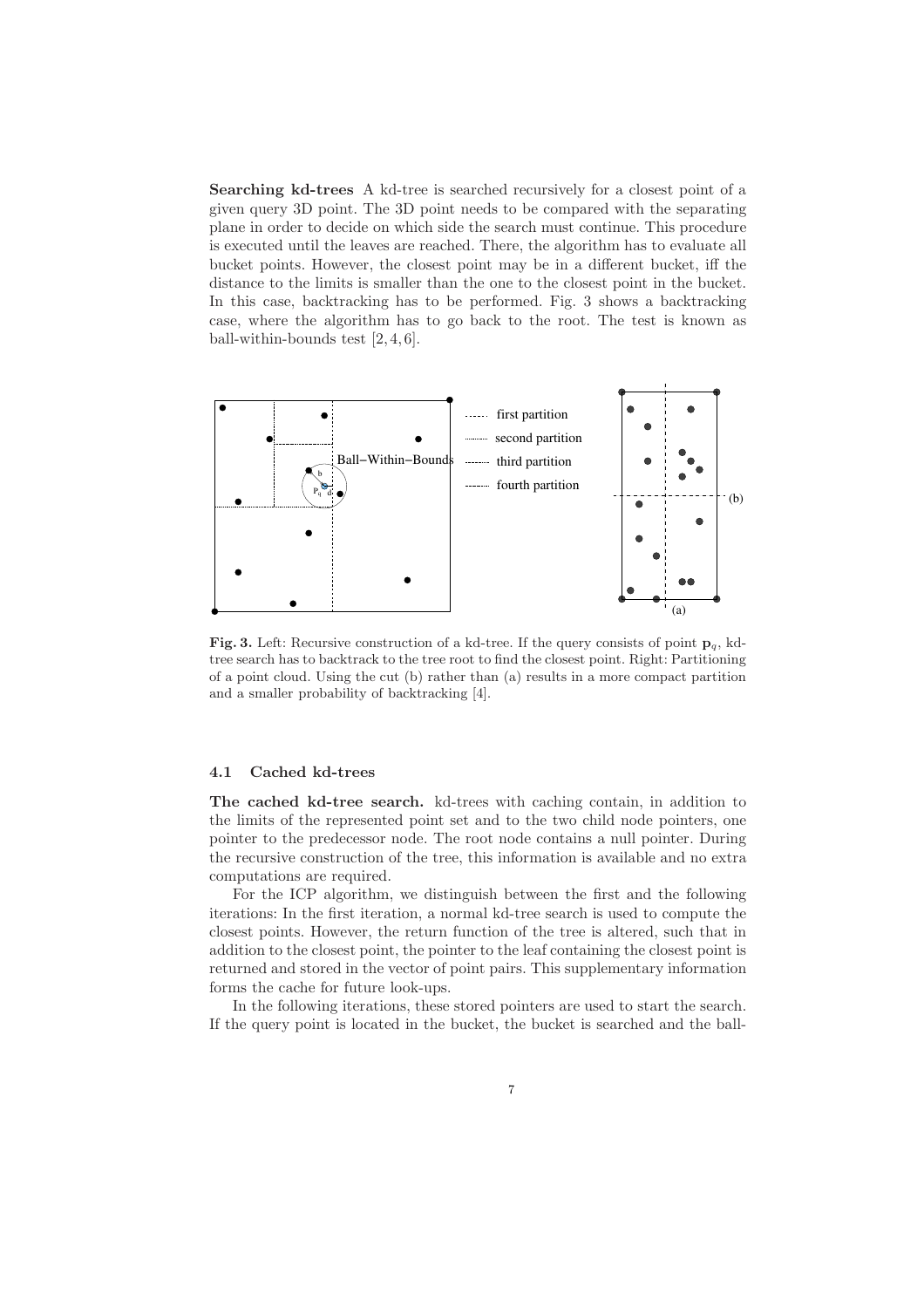

Fig. 4. Schematic description of the proposed search method: Instead of closest point searching from the root of the tree to the leafs that contain the data points, a pointer to the leafs is cached. In the second and following ICP iteration, the tree is searched backwards.

within-bounds test applied. Backtracking is started, iff the ball lies not completely within the bucket. If the query point is not located within the bucket, then backtracking is started, too. Since the search is started in the leaf node, explicit backtracking through the tree has to be implemented using the pointers to the predecessing nodes (see Fig. 4). Algorithm 1 summarizes the ICP with cached kd-tree search.

## Algorithm 1 ICP with cached kd-tree search 1: for  $i = 0$  to maxIterations do 2: if  $i == 0$  then 3: for all  $\mathbf{d}_i \in D$  do 4: search kd-tree of set M top down for point  $\mathbf{d}_i$ 5:  $\mathbf{v}_i = (\mathbf{d}_j, \mathbf{m}_{f(\mathbf{d}_j)}, \text{ptr\_to\_bucket}(\mathbf{m}_{f(\mathbf{d}_j)})$ 6: end for 7: else 8: for all  $\mathbf{d}_i \in D$  do 9: search kd-tree of set M bottom up for point  $\mathbf{d}_j$  using ptr\_to\_bucket $(\mathbf{m}_{f(\mathbf{d}_j)})$ <br>10:  $\mathbf{v}_i = (\mathbf{d}_i, \mathbf{m}_{f(\mathbf{d}_i)}), \text{ptr\_to\_bucket}(\mathbf{m}_{f(\mathbf{d}_i)})$ 10:  $\mathbf{v}_i = (\mathbf{d}_j, \mathbf{m}_{f(\mathbf{d}_j)}, \text{ptr_to_bucket } \mathbf{m}_{f(\mathbf{d}_j)})$ 11: end for 12: end if 13: calculate transformation  $(\mathbf{R}, \mathbf{t})$  that minimizes the error function eq. (2) 14: apply transformation on data set D 15: end for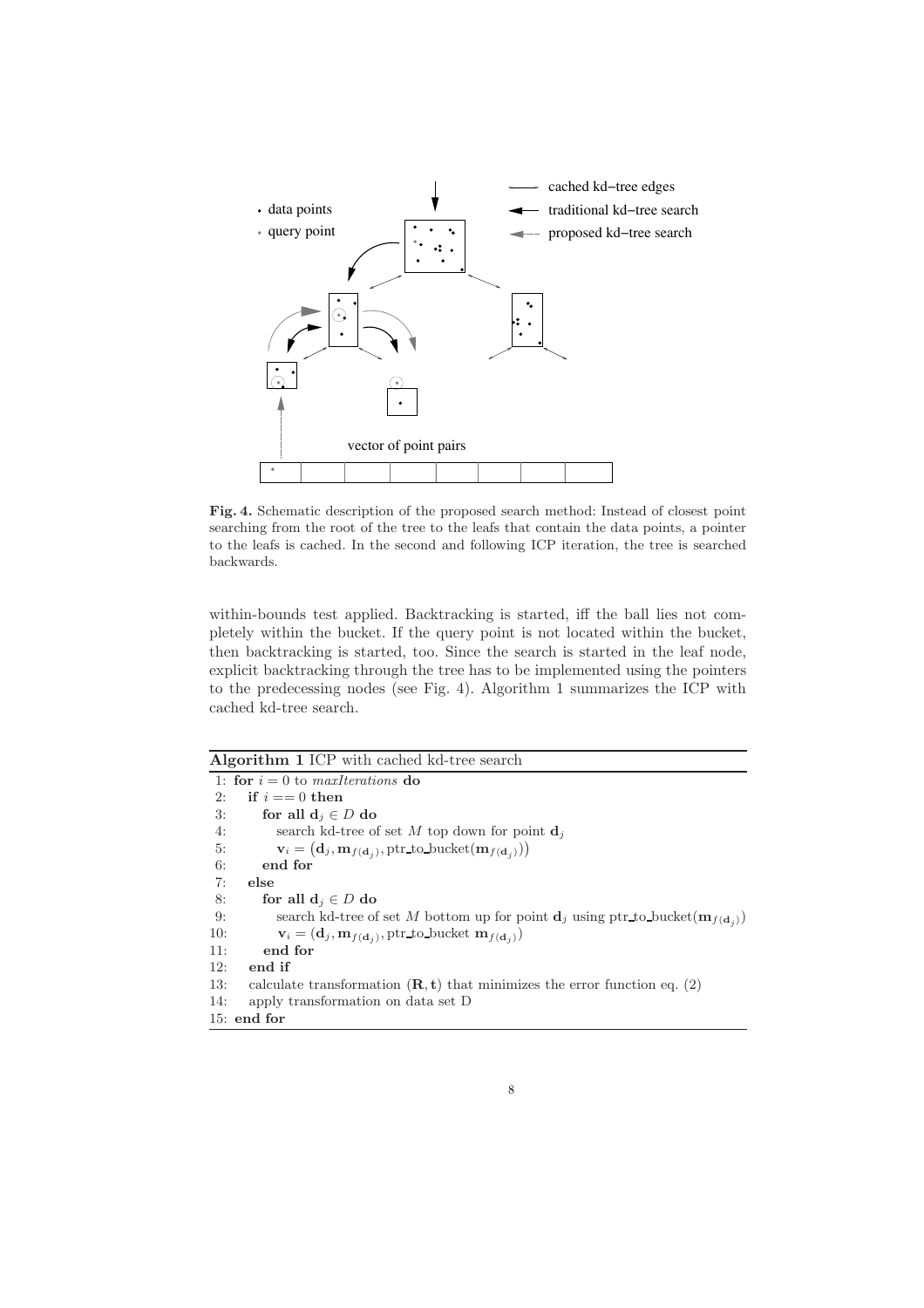Performance of cached kd-tree search. The proposed ICP variant uses exact closest point search. In contrast to the previously discussed approximate kd-tree search for ICP algorithms [6, 10], registration inaccuracies or errors due to approximation cannot occur.

Friedman et al. prove that searching for closest points using kd-trees needs logarithmic time [4], i.e., the amount of backtracking is independent of the number of stored points in the tree. Since the ICP algorithm iterates the closest point search, the performance derives to  $\mathcal{O}(I |D| \log |M|)$ , with I the number of iterations. Note: Brute-force ICP algorithms have a performance of  $\mathcal{O}(I |D| |M|)$ .

The proposed cached kd-tree search needs  $\mathcal{O}((I + \log|M|) |D|)$  time in the best case. This performance is reached if constant time is needed for backtracking. Obviously the backtracking time depends on the computed ICP transformation  $(R, t)$ . For small transformations the time is nearly constant. Cached kd-tree search needs  $\mathcal{O}(|D|)$  extra memory for the vector **v**, i.e., for storing the pointers to the tree leafs. Furthermore, additional  $\mathcal{O}(\log|M|)$  memory is needed for storing the backwards pointers in the kd-tree. Fig. 5 shows the overall speedup dependend on the bucket size of the kd-tree (top) and the speed-up per ICP iteration (bottom). Note that in the first iteration traditional kd-tree search and cached kd-tree search have the same search time, since the cache needs to be initialized. A detailed analysis of cached kd-tree search can be found in [9].

## 5 Results and Conclusions

This paper extends our scan matching based 6D SLAM approach. An efficient implementation of the ICP algorithm are a result of a fast computation of closest points. The usual approach, i.e., using kd-trees is slightly modified in this paper. The novel search stategy, is based on traversing the kd-tree backwards, starting from memorized, i.e., chaced intermediate data. We end up with significant speed-up.

The proposed methods have been tested on various data sets, including test runs at RoboCup Rescue and ELROB. Fig. 6 show three closed loops. 3D animations of the bottom ones can be found at  $http://kos.informatik.uni-osna$ brueck.de/download/6Dpre/ and http://kos.informatik.uni-osnabrueck. de/download/6Doutdoor/. The loop in the top and bottom left part of Fig. 6 was closed manually, whereas the bottom right loop was detected automatically.

These large loops require an reliable robot control architecture for driving the robot and efficient 3D data handling and storage methods. In future work we will tackle the emerging topic of map management.

## References

- 1. K. S. Arun, T. S. Huang, and S. D. Blostein. Least square fitting of two 3-d point sets. IEEE Transactions on Pattern Analysis and Machine Intelligence, 9(5):698 – 700, 1987.
- 2. J. L. Bentley. Multidimensional binary search trees used for associative searchin. Communications of the ACM,  $18(9):509 - 517$ , September 1975.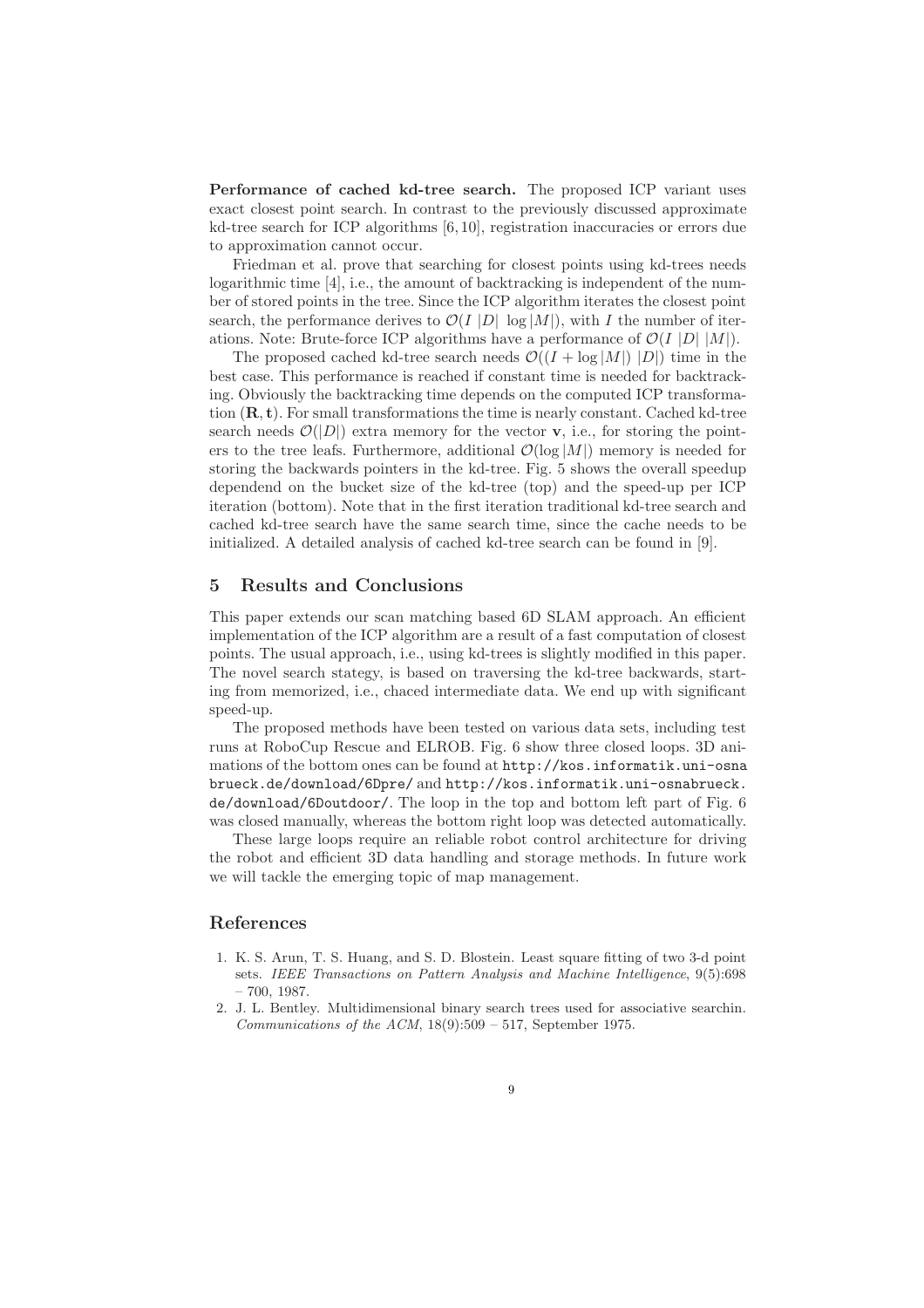

Fig. 5. Top: Achieved speedups of cached kd-tree search compared to traditional kdtree search for an ICP based registration of two point sets. Bottom: Time consumption per ICP iteration.

- 3. P. Besl and N. McKay. A method for Registration of 3–D Shapes. IEEE Transactions on Pattern Analysis and Machine Intelligence, 14(2):239 – 256, February 1992.
- 4. J. H. Friedman, J. L. Bentley, and R. A. Finkel. An algorithm for finding best matches in logarithmic expected time. ACM Transaction on Mathematical Software, 3(3):209 – 226, September 1977.
- 5. A. Georgiev and P. K. Allen. Localization Methods for a Mobile Robot in Urban Environments. IEEE Transaction on Robotics and Automation (TRO), 20(5):851 – 864, October 2004.
- 6. M. Greenspan and M. Yurick. Approximate K-D Tree Search for Efficient ICP. In Proceedings of the 4th IEEE International Conference on Recent Advances in 3D Digital Imaging and Modeling (3DIM '03), pages 442 – 448, Banff, Canada, October 2003.
- 7. A. Lorusso, D. Eggert, and R. Fisher. A Comparison of Four Algorithms for Estimating 3-D Rigid Transformations. In Proceedings of the 5th British Machine Vision Conference (BMVC '95), pages 237 – 246, Birmingham, England, September 1995.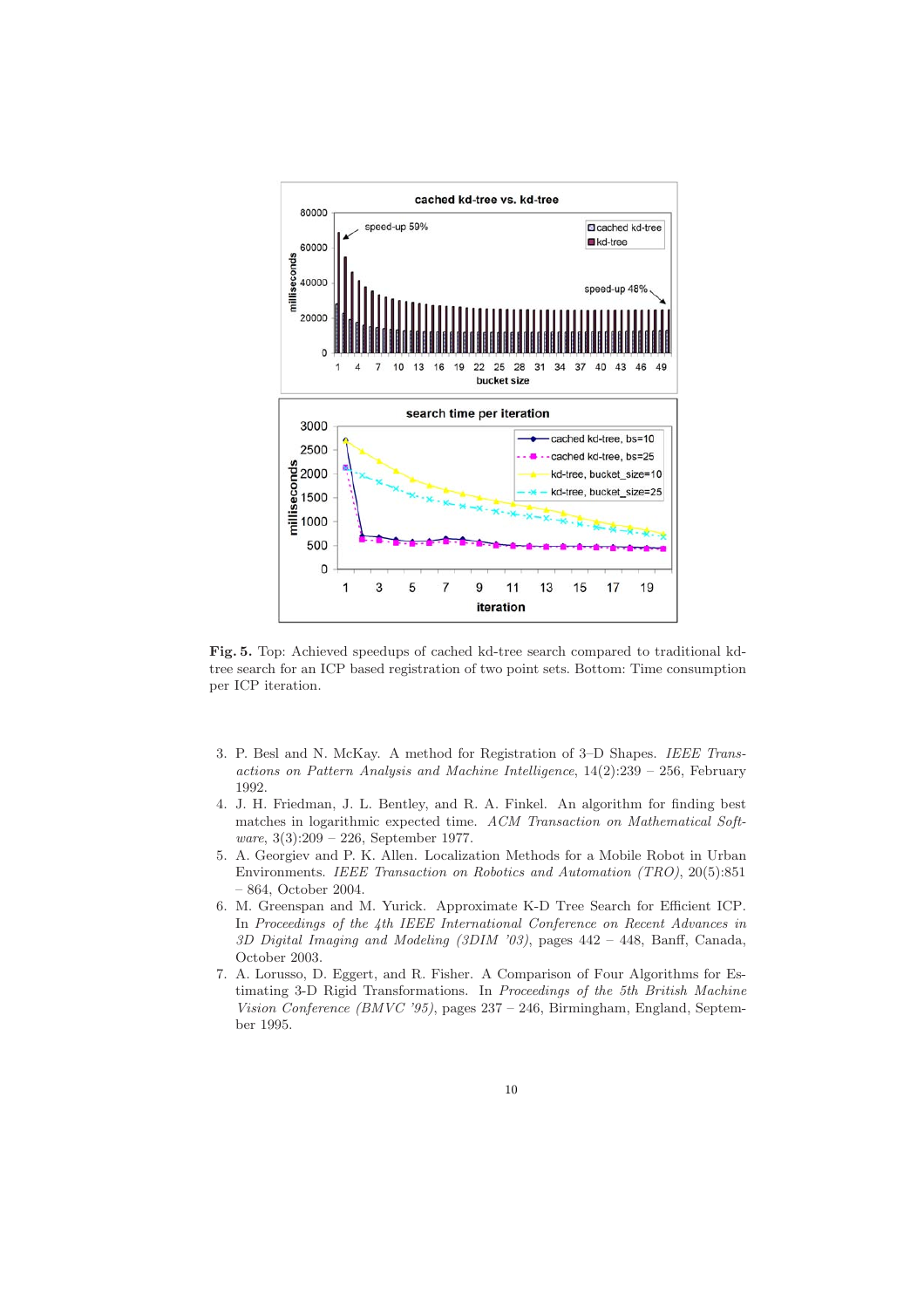

Fig. 6. Three 3D point clouds. The top row shows a closed loop of Dagstuhl castle as 3D view and in top view containing 84 3D scans, each with 6.8 million 3d points. Bottom left: Closed loop with 9 million 3D data points. Bottom right: Loop with 7 million points and a path length of over 250 m.

- 8. M. Magnusson and T. Duckett. A comparison of 3d registration algorithms for autonomous underground mining vehicles. In Proceedings of the European Conference on Mobile Robotics (ECMR 2005), 2005.
- 9. A. Nüchter, K. Lingemann, and J. Hertzberg. Cached kd-tree search for ICP Algorithms. IEEE Transaction on Pattern Analysis and Machine Intelligence, (submitted), 2006.
- 10. A. Nüchter, K. Lingemann, J. Hertzberg, and H. Surmann. 6D SLAM with Approximate Data Associoation. In Proceedings of the 12th IEEE International Conference on Advanced Robotics (ICAR '05), pages 242 – 249, Seattle, U.S.A., July 2005.
- 11. A. Nüchter, K. Lingemann, J. Hertzberg, and H. Surmann. Heuristic-Based Laser Scan Matching for Outdoor 6D SLAM. In KI 2005: Advances in Artificial Intelligence. 28th Annual German Conference on AI, Proceedings Springer LNAI vol. 3698, pages 304 – 319, Koblenz, Germany, September 2005.
- 12. A. Nüchter, H. Surmann, K. Lingemann, J. Hertzberg, and S. Thrun. 6D SLAM with an Application in autonomous mine mapping. In Proceedings of the IEEE International Conference on Robotics and Automation, pages 1998 – 2003, New Orleans, USA, April 2004.